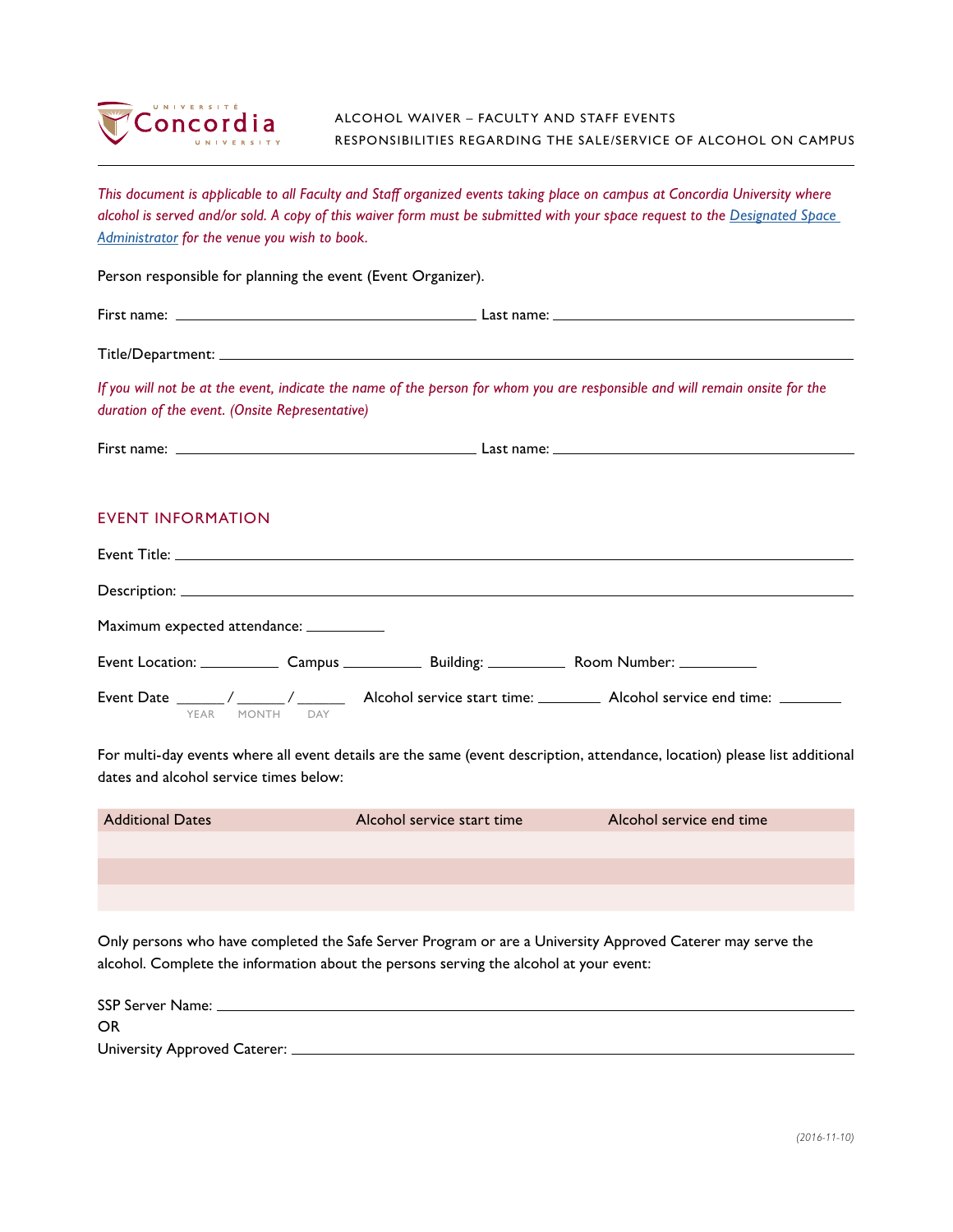**Important:** A Notice of a Reception which is required for all faculty/staff alcohol related events, will only be provided for events where guests are invited by invitation only, and where an invitation list exists.

I confirm that the event will be **by invitation only** – and an invitation/guest list exists *Check box to confirm.*

I confirm that only **tagged** alcohol will be onsite and available at the event. *Check box to confirm.*

#### ACKNOWLEDGMENT OF RESPONSIBILITY

Please sign below if you have read and agreed to the conditions and regulations attached that accompany the service and/or sale of alcohol on campus. The Event Organizer is responsible for ensuring the responsible use of alcohol within your event.

Failure to abide by these regulations may result in legal implications.

| Event Organizer Signature: _ |        |      |
|------------------------------|--------|------|
| Date:                        | Fmail: | ⊦ום⊤ |

# RESPONSIBILITIES REGARDING THE SALE/SERVICE OF ALCOHOL AT FACULTY OR STAFF EVENTS

When alcohol will be served at an Event, the Event Organizer is responsible for ensuring that all guidelines below are adhered to. Failure to do so may, pursuant to the [Policy on the Sale and Service of Alcohol on Campus](http://www.concordia.ca/content/dam/common/docs/policies/official-policies/VPS-3.pdf), result in the immediate cancellation (without notice) of the event by a representative of the University. It will also affect your future booking privileges.

**Important:** Faculty/Staff cannot purchase alcohol directly from the SAQ and/or stores. Only **tagged** alcohol is permitted at Faculty/Staff events.

## *Tagged alcohol purchased from the University operated Bar Inventory.*

#### *1A. The Event Organizer must:*

- a. ensure that the event is by invitation only (whereby an invitation/guest list exists)
- b. place the alcohol orders through Myevents
- c. ensure the alcohol purchased through the University is served only and not sold (i.e. no cash bar) *Only Alcohol Licensed University Approved Caterers may provide cash bar service at events*
- d. obtain a Notice of a Reception ("Notice") provided by Hospitality Concordia
- e. make all necessary arrangements for delivery/pickups and return of alcohol with the Alcohol Coordinator

## *Tagged alcohol purchased from an Alcohol Licensed University Approved Caterer.*

#### *1B. The Event Organizer must:*

- a. ensure that the event is by invitation only (whereby an invitation/guest list exists)
- b. place the alcohol orders directly with the Caterer
- c. complete, sign and return this Alcohol Waiver to the DSA
- d. request that the caterer obtain the relevant alcohol permit ("Permit")
- e. provide a copy of the "Permit" to the DSA